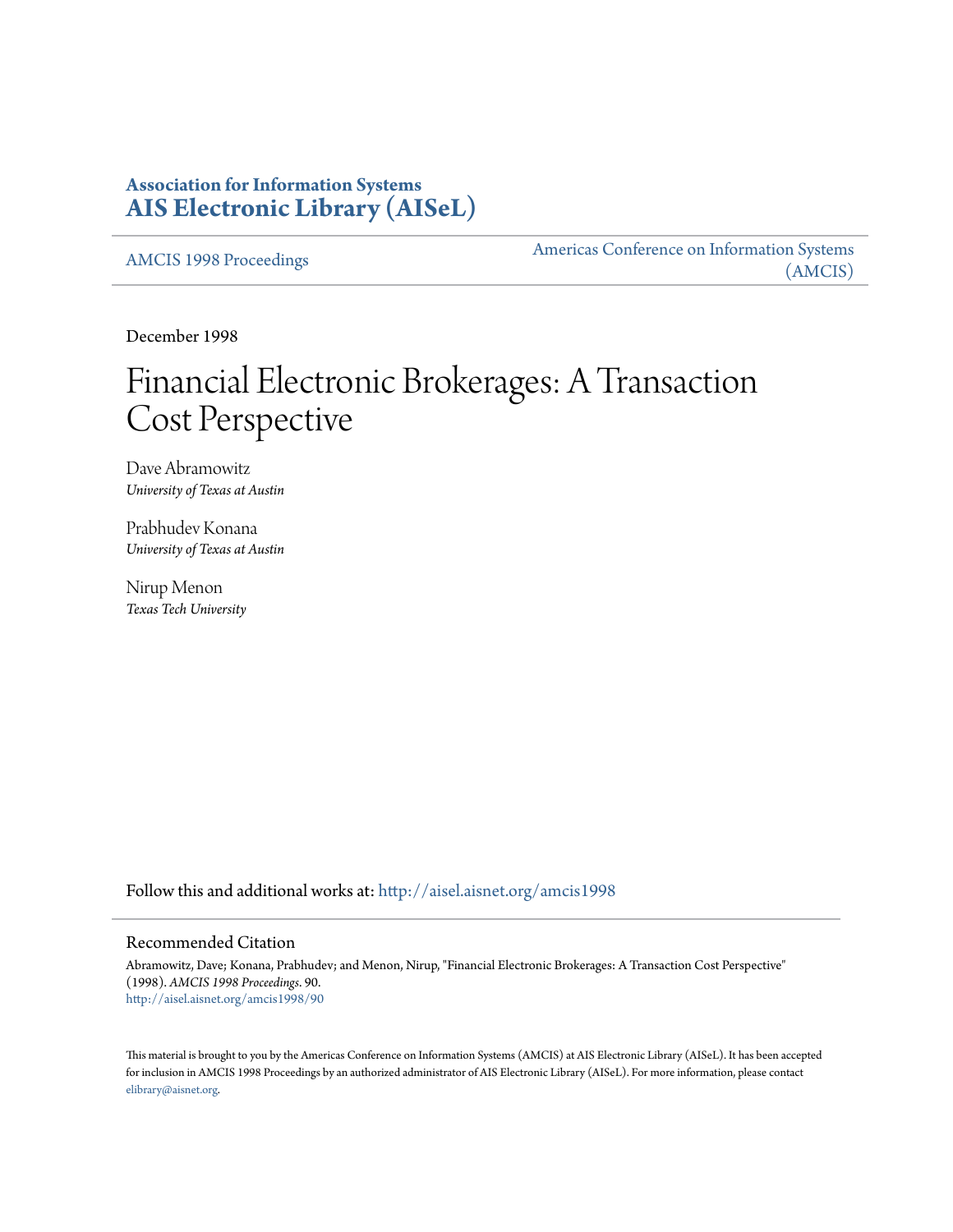# **Financial Electronic Brokerages: A Transaction Cost Perspective**

**Dave Abramowitz Prabhudev Konana** Department of MSIS The University of Texas at Austin

## **Nirup Menon**

College of Business Texas Tech University

### **Introduction**

Recently we have seen a tremendous growth in the use of electronic brokerages (e-brokerages) for on-line investing (Fortune 1998; Gomez et al., 1996). The number of e-brokerages has increased from 12 in 1994 to over 60 today. These e-brokerages claim to have timely order execution and guaranteed execution prices at a very low cost to the investor. The low cost is a result of electronic processes replacing expensive human processes. It is, however, not clear what percentage of cost savings is a result of the automation of the order-taking process. E-brokerages may be relying on the perceptions and beliefs of the investor regarding the causality between automation, rapid transaction execution, and expected results. However, the process of trading may not be transparent enough to the investors. They cannot be sure that they are getting the best deal and yet, are willing to pay a commission to the e-brokerage for mediating in the trading process. This value that the investor attaches to the e-brokerage services has to be studied and contrasted with traditional brokerages. As a first step towards this goal, we attempt to determine the correlation between commissions, timeliness and best deals for the investor using some empirical data. We use extant theories from economics, specifically from transaction cost economics, to provide some insights into the impact and use of electronic brokerages. In the next section, we provide the research expectations and hypotheses. The third section contains the results derived from preliminary empirical data and a discussion of these findings in view of the research expectations.

#### **The Brokerage Service**

The traditional process of financial trading is described in Figure 1 that is self-explanatory. When a trade is executed, the "filled order" is printed by the exchange and the brokerage house alerts the customer*.* This process can take as long as 5 minutes or so. There are chances for errors by the phone- clerk and time is wasted as the order is walked to the trading pit. There are many ways to improve this process. Online trading attempts to do so with the claims of lowering transaction costs.

Approximately half of the services offered are really no improvement over the traditional process. We found that nearly all firms process the incoming order very similar to the traditional process. The difference is that instead of the order being transmitted over the phone, it is transmitted via the Internet. Once the order is received at the e-broker, a manager checks the order and routes it depending on the class, price, size, etc. More than half the firms route these orders to an exchange, such as the NYSE, AMEX or NASDAQ, where the trade takes place much like a traditional order is traded *{see Figure 1}.* This process brings up many questions. The firms claim that the order checking process takes no more than 10 seconds. If this is so, we must wonder what type of checking can be done in ten seconds, and if it is that easy, why checking is not built into the system? It would seem that an automated process could easily replace any type of checking, such as margin approval or type of trade approval, saving both time and money. Also, during high volume trading, an automated system would be extremely beneficial. There does not seem to be very large savings in time or resources using "online trading."



Furthermore, we were surprised to find that the remaining firms (nearly fortyfive percent of those polled) do not even send their orders to an exchange. After the manager checks the order, received online, the order is routed to a third party, contracted by the e-broker, where it is traded. The ebrokers claim that the order is traded at current exchange prices *{see figure 2}.* The

**Figure 1. Trading Process**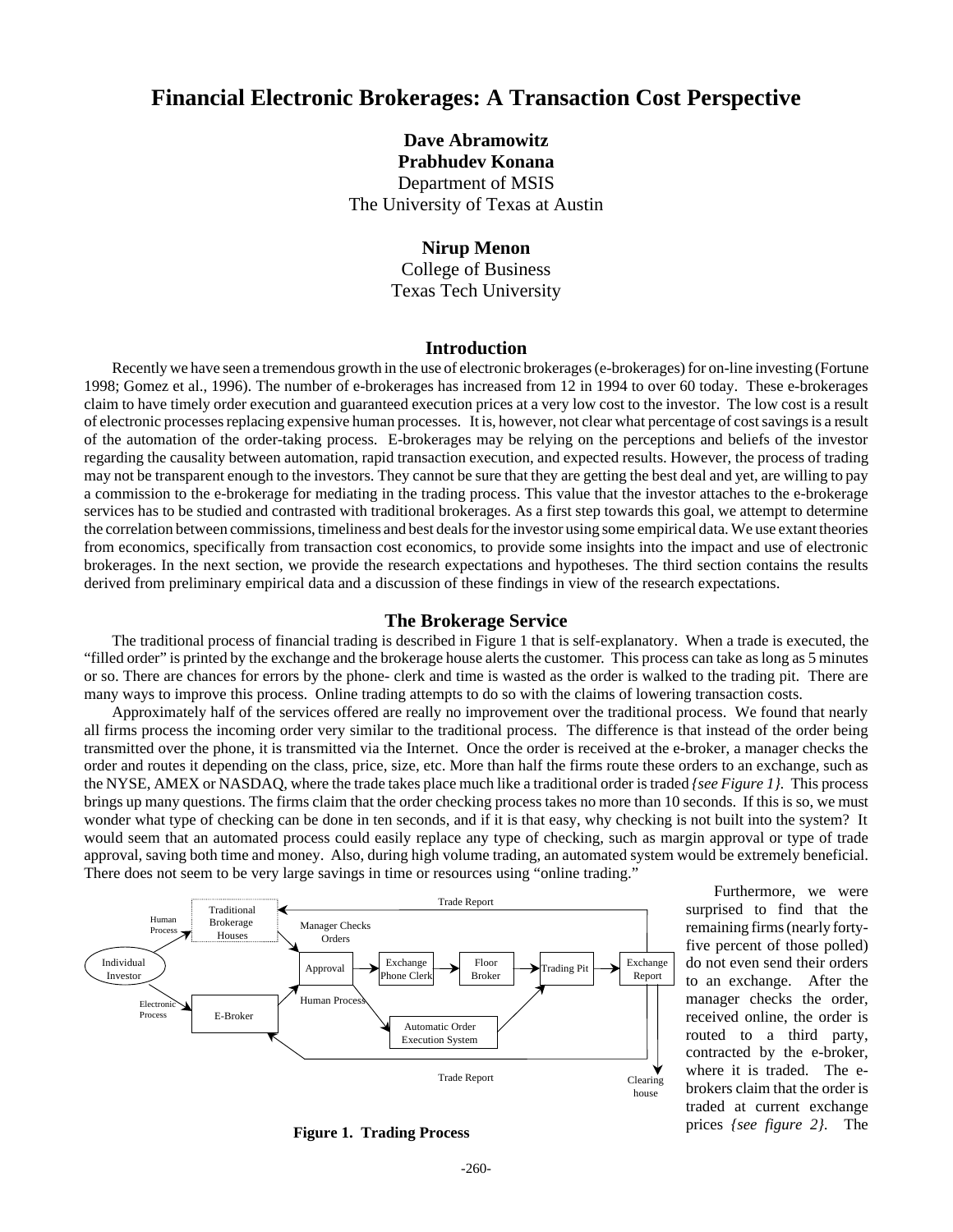firms claim that the whole process takes no more than three minutes, often less than one and a half minutes. They guarantee exchange prices, but exchange prices at which time of the process - Is it the time the order is received at the e-brokers, the time it is sent to the third party, or the time the third party receives the order? Most exchanges update quotes at least every fifteen seconds, and with the clock ticking, opportunities are lost. When time is critical in a trade and timeliness in executing an order a must, the individual investor needs to ask these questions.



## **Figure 2. Third-party Trading**

# **Research Expectations and Hypotheses**

As explained above, brokerage services are perceived to be value-adding services to the process of trading. The addition of value

can be understood by applying theories from transaction cost economics (Williamson 1985; Malone 1989). The formal definition of TCE applicable to organizational governance structure has to be suitably adapted to the context of e-brokerages. An ebrokerage will choose to use or not use other intermediaries (e.g., third-party) and/or a price structure for services depending on the transaction costs incurred by the firm for providing the services electronically, and also based on the transaction costs perceived by the investor. The concept of transaction costs, in terms of co-ordination cost and production cost, can be enumerated for each party in the trading process. We focus only on the transaction costs for the e-brokerage in this paper. Since the electronic trading process is mainly an information processing and negotiating activity, we also assume that the transaction costs consist entirely of co-ordination costs with negligible production costs. We also extend the elements of transaction costs to include the quality claimed by the e-brokerage as a determinant of the transaction costs. That is,

Transaction costs  $= f(\text{quality}, \text{co-ordinate} \cos t)$ .

The reason for using the quality of service, which is an attribute of the final product, in the transaction costs equation will be clear from the following explanation of what quality is in the context of e-brokerage. The quality of service operationalizes the inherent risk of undertaking a transaction in a time-critical activity such as trading. Greater the timeliness in executing the trading, the lesser is the difference from the firms' expected returns (since by guaranteeing exchange prices, the firm bears a risk), and hence, higher is the quality. Since quality makes a difference to the expected returns, it enters the cost equation of decisionmakers as the cost of risk. Rather than using robust statistical analyses, we first try to operationalize some key concepts of the transaction cost economics in the information technology and brokerages services context, and then, use available empirical data to find simple evidence for some preliminary hypotheses. With this in mind, we state the following set of hypotheses as our main expectations regarding electronic brokerages that can be generalized to situations where information technology aids in the intermediating process:

- 1. E-brokers will charge a higher fee for more timely transactions because timely transactions lead to better prices for investors.
- 2. E-brokers obtain timeliness of transactions by trading at the exchanges and eliminating intermediaries. This also lowers coordination costs.
- 3. The commission reflects the value (in terms of lower investor transaction costs) that the investor places on timeliness and quality, and is not affected by the co-ordination costs faced by e-brokers (corollary to 2).

# **Data Collection**

As a pilot study, we contacted 40 brokerage firms and conducted interviews and obtained data from their web sites regarding prices of their services. Specifically, we determined the brokerage fees, average time to execution (timeliness), the number of e-brokerages trading on exchanges, and the number trading with third parties (Please see Table 1). The brokerage fee figures are based on the cost to execute a market order for a minimum of 1000 shares. The timeliness is the firm's own printed or quoted times (or delays) for the trade to be completed. The brokerage fees variable measures the pricing structure of transactions and hence the transaction costs also. The timeliness measures the quality of the transaction. The distribution of trading between the firm and the Exchange and between the firm and third parties is an indicator of importance of co-ordination costs of transactions and quality. If a firm chooses higher percentage of trading with the Exchange (and a lower percentage of trading with third parties transactions, hence indicating a preference to eliminate intermediaries), the transactions in that firm have a higher coordination cost. The results presented in the next section are based on these operationalizations of key terms from transaction cost economics.

# **Results and Discussion**

A preliminary investigation and categorization of the results are tabulated in Table 1. We have not resorted to robust statistical investigation, since this was an attempt to operationalize some sticky concepts in transaction cost economics in the e-brokerage context. We found that e-brokerages charge a higher fee for timeliness suggesting that higher quality signals the investor to perceive lower transaction costs. These e-brokers are electronically connected to their broker representatives at the